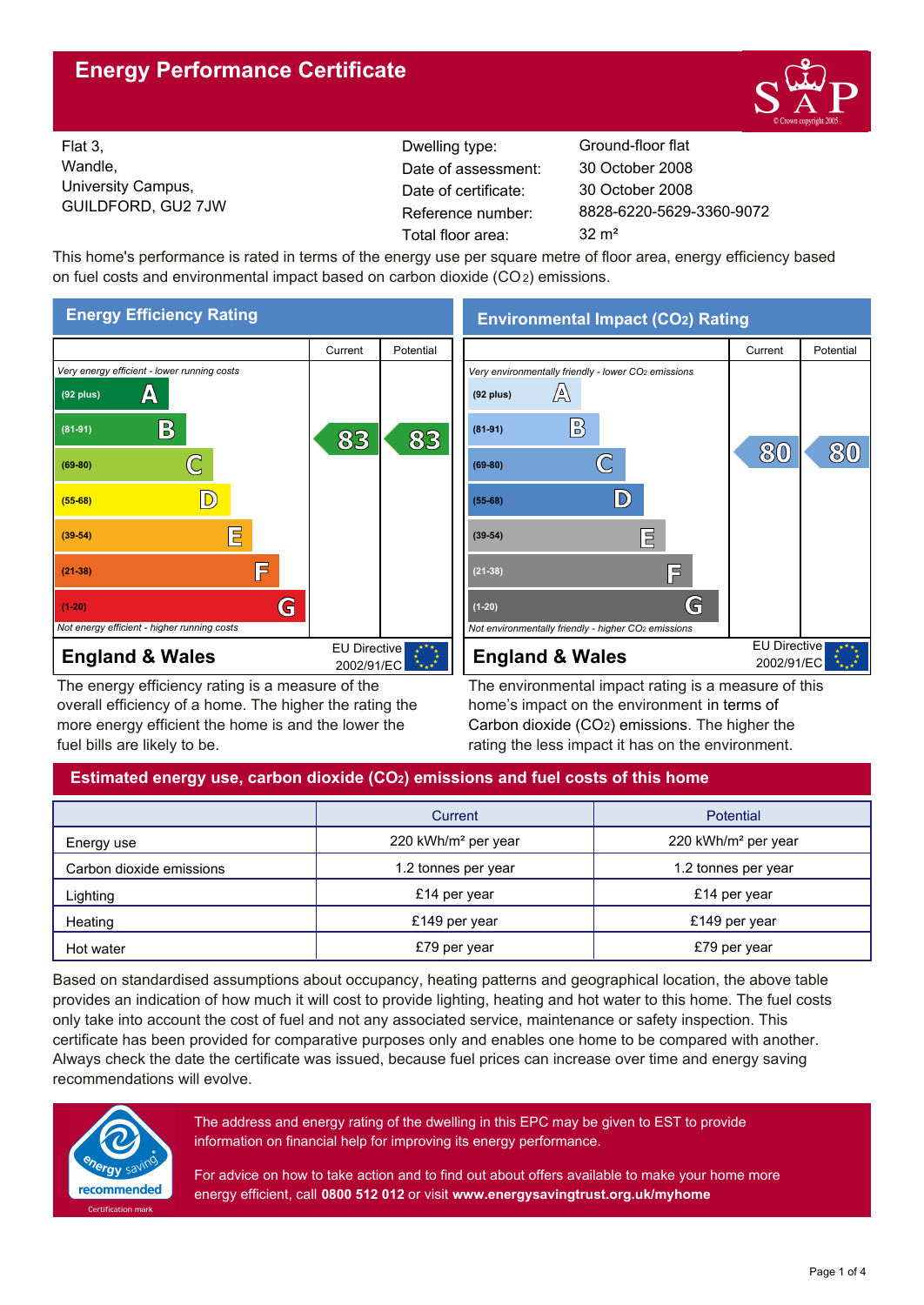### **About this document**

The Energy Performance Certificate for this dwelling was produced following an energy assessment undertaken by a qualified assessor, accredited by Elmhurst Energy Systems, to a scheme authorised by the Government. This certificate was produced using the RdSAP 2005 assessment methodology and has been produced under the Energy Performance of Buildings (Certificates and Inspections) (England and Wales) Regulations 2007 as amended. A copy of the certificate has been lodged on a national register.

| Assessor's accreditation number: | EES/002004                                     |
|----------------------------------|------------------------------------------------|
| Assessor's name:                 | Gary John Ryan                                 |
| Company name/trading name:       | <b>Energy Assess UK Limited</b>                |
| Address:                         | 5 Bryanstone Close, Guildford, Surrey, GU2 9UJ |
| Phone number:                    | 07894 801 963                                  |
| Fax number:                      | 01483 829557                                   |
| E-mail address:                  | gary@energyassessuk.com                        |
| Related party disclosure:        |                                                |

### **If you have a complaint or wish to confirm that the certificate is genuine**

Details of the assessor and the relevant accreditation scheme are as above. You can get contact details of the accreditation scheme from their website at www.elmhurstenergy.co.uk together with details of their procedures for confirming authenticity of a certificate and for making a complaint.

## **About the building's performance ratings**

The ratings on the certificate provide a measure of the building's overall energy efficiency and its environmental impact, calculated in accordance with a national methodology that takes into account factors such as insulation, heating and hot water systems, ventilation and fuels used. The average Energy Efficiency Rating for a dwelling in England and Wales is band E (rating 46).

Not all buildings are used in the same way, so energy ratings use 'standard occupancy' assumptions which may be different from the specific way you use your home. Different methods of calculation are used for homes and for other buildings. Details can be found at www.communities.gov.uk/epbd.

Buildings that are more energy efficient use less energy, save money and help protect the environment. A building with a rating of 100 would cost almost nothing to heat and light and would cause almost no carbon emissions. The potential ratings on the certificate describe how close this building could get to 100 if all the cost effective recommended improvements were implemented.

### **About the impact of buildings on the environment**

One of the biggest contributors to global warming is carbon dioxide. The way we use energy in buildings causes emissions of carbon. The energy we use for heating, lighting and power in homes produces over a quarter of the UK's carbon dioxide emissions and other buildings produce a further one-sixth.

The average household causes about 6 tonnes of carbon dioxide every year. Adopting the recommendations in this report can reduce emissions and protect the environment. You could reduce emissions even more by switching to renewable energy sources. In addition there are many simple everyday measures that will save money, improve comfort and reduce the impact on the environment. Some examples are given at the end of this report.

### **Visit the Government's website at www.communities.gov.uk/epbd to:**

- Find how to confirm the authenticity of an energy performance certificate
- Find how to make a complaint about a certificate or the assessor who produced it •
- Learn more about the national register where this certificate has been lodged •
- Learn more about energy efficiency and reducing energy consumption •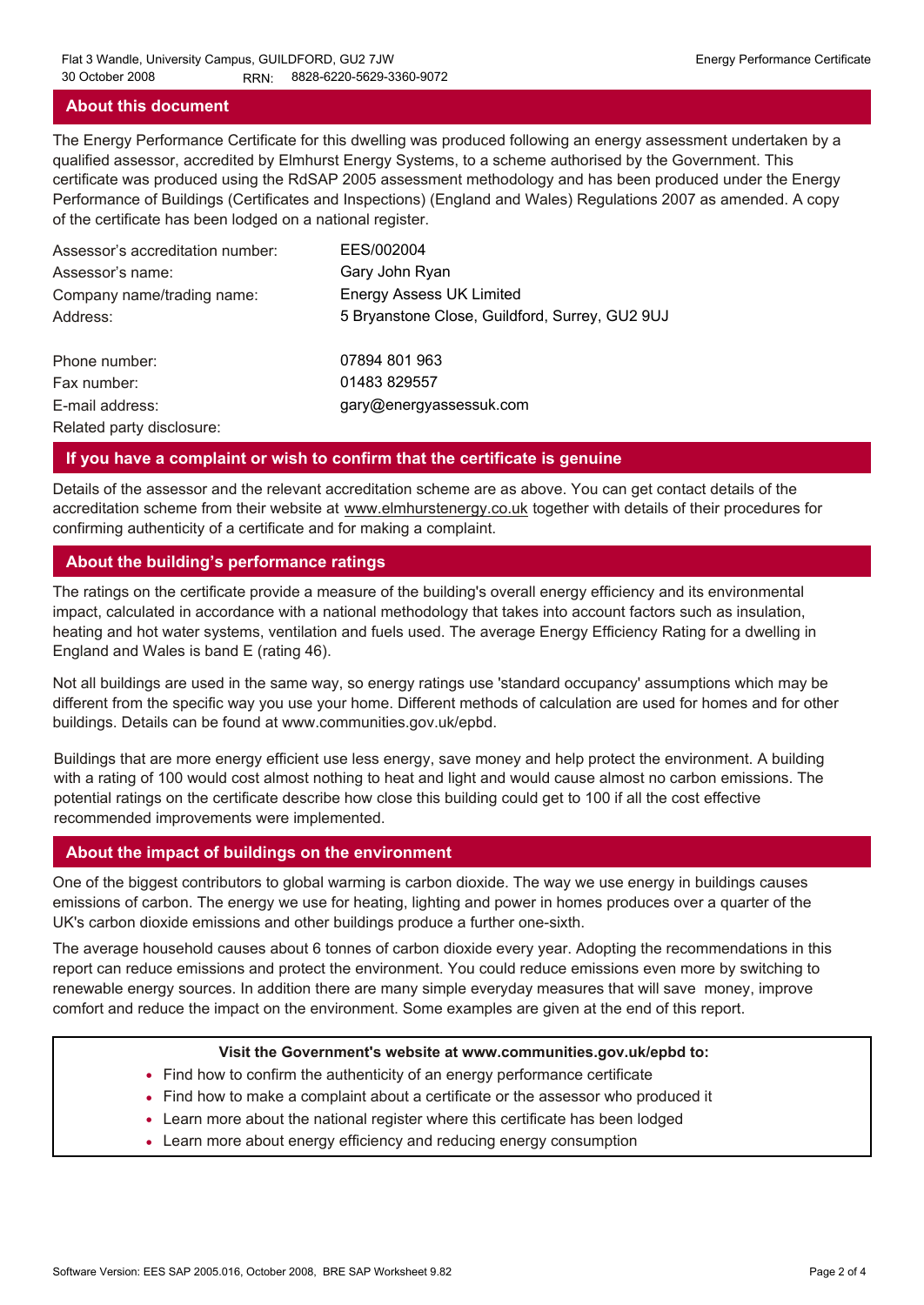# Recommended measures to improve this home's energy performance

Flat 3, Wandle, University Campus, GUILDFORD, GU2 7JW Date of certificate:

Reference number: 8828-6220-5629-3360-9072 30 October 2008

## **Summary of this home's energy performance related features**

The following is an assessment of the key individual elements that have an impact on this home's performance rating. Each element is assessed against the following scale: Very poor / Poor / Average / Good / Very good.

| <b>Elements</b>                           | Description                                                        | Current performance      |                 |
|-------------------------------------------|--------------------------------------------------------------------|--------------------------|-----------------|
|                                           |                                                                    | <b>Energy Efficiency</b> | Environmental   |
| Walls                                     | Cavity wall, filled cavity                                         | Good                     | Good            |
| Roof                                      | (another dwelling above)                                           |                          |                 |
| Floor                                     | Solid, no insulation (assumed)                                     |                          |                 |
| Windows                                   | Fully double glazed                                                | Good                     | Good            |
| Main heating                              | Community scheme                                                   | Good                     | Good            |
| Main heating controls                     | Flat rate charging, no thermostatic control of room<br>temperature | Very poor                | Very poor       |
| Secondary heating                         | None                                                               |                          |                 |
| Hot water                                 | From main system                                                   | Very good                | Very good       |
| Lighting                                  | Low energy lighting in all fixed outlets                           | Very good                | Very good       |
| Current energy efficiency rating          |                                                                    | <b>B</b> 83              |                 |
| Current environmental impact (CO2) rating |                                                                    |                          | C <sub>80</sub> |

## **Low and zero carbon energy sources**

None

## **Recommendations**

None

## **Further measures to achieve even higher standards**

None